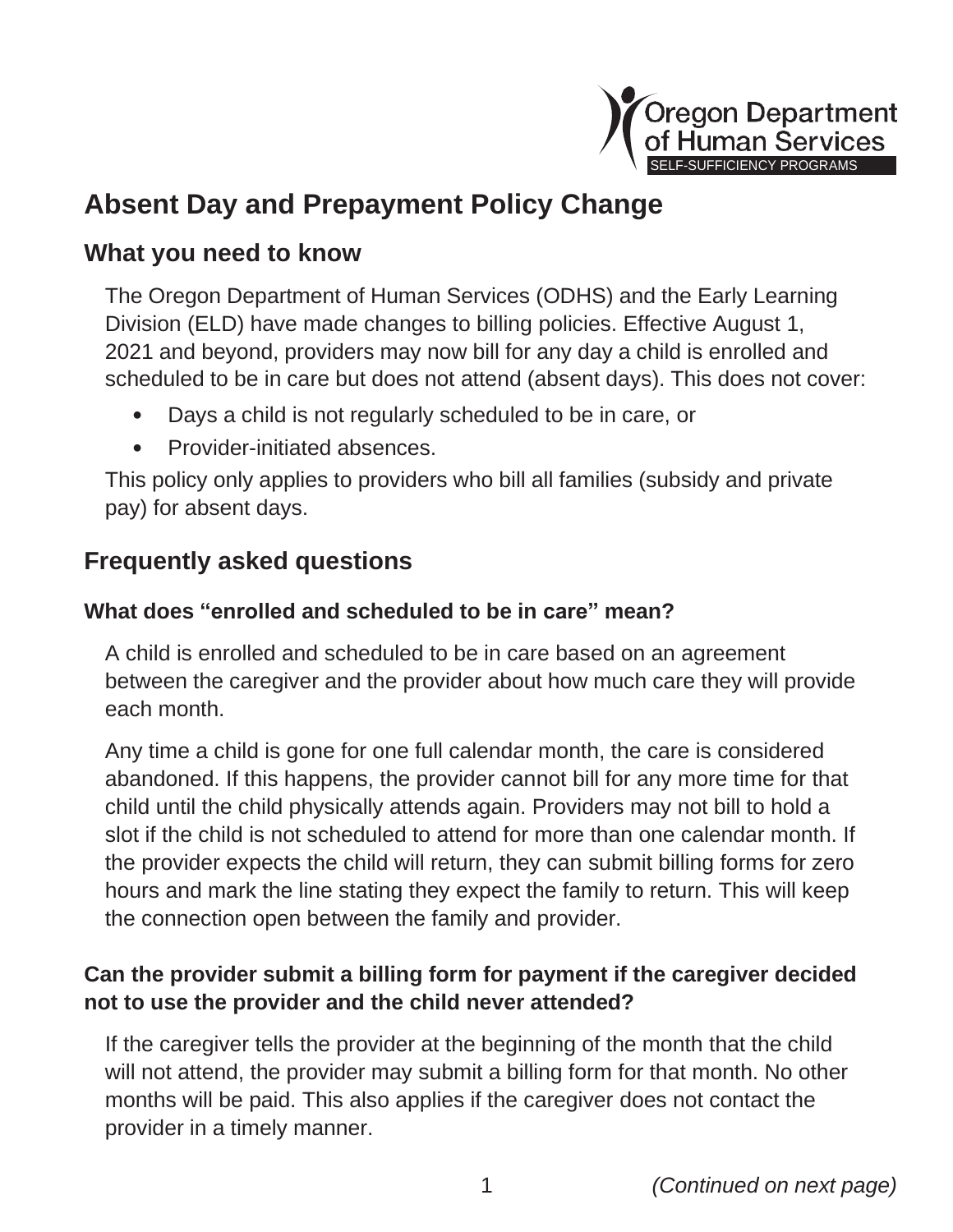#### **Does the absent day policy allow providers to bill for hours when they can't provide care?**

The provider may only bill for absent days when a child doesn't attend scheduled care. They may not bill for days when there is a planned closure and the provider can't provide care, such as planned holidays, vacations etc.

If the provider was paid for a planned closure, this would be an overpayment. The provider must notify ODHS Direct Pay Unit so they can determine if it must be referred to the Overpayment Writing Unit. Call the Direct Pay Unit at 1-800-699-9074 or email [customerservice.dpu@dhsoha.state.or.us.](mailto:customerservice.dpu@dhsoha.state.or.us)

Providers may bill for days there was an emergency closure such as an illness in the home or facility, a pipe burst, a fire, etc.

#### **What if a child's absence is known in advance?**

An absence known in advance is when the caregiver tells the provider ahead of time that the child will not attend on a regularly scheduled day. In this instance, since the child was enrolled and scheduled to be in care, the provider can bill for these absent days. Absences must be included on the attendance log.

#### **What if the child attends on a drop-in basis only?**

This family would not have any days the child is scheduled to be in care. The provider would bill for actual care provided and submit the billing at the end of the month.

#### **What if the provider doesn't normally bill for absent days?**

A provider may not charge ODHS for absent days if they do not already charge private pay families for absent days. The provider would bill for actual care provided and submit the billing at the end of the month.

### **Can a provider pre-bill for ODHS families if they do not pre-bill for private pay?**

No. The provider must bill for ODHS families the same way they bill for private pay families.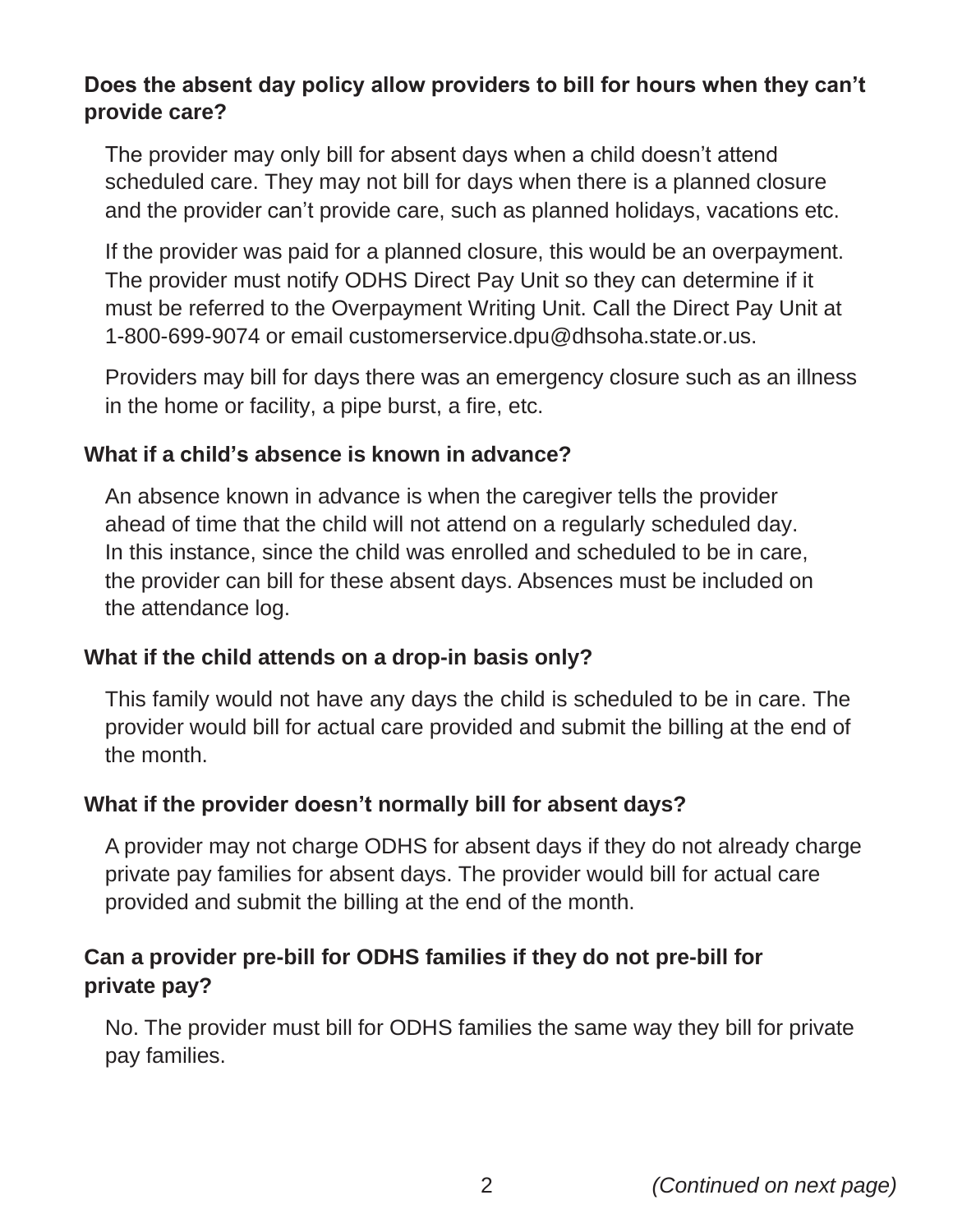## **What if the child attends fewer hours than originally scheduled?**

If a child attends fewer hours than originally billed, the provider will not have to pay any money back.

#### **What if a child attends more hours than originally scheduled?**

If a child attends more hours than originally scheduled, the provider must contact DPU to see if they can make an adjustment for the additional hours. If the hours are more than the authorized hours, the family will need to contact ODHS to have their eligibility reviewed. The provider will need to submit attendance logs with the child's in and out times, including scheduled days the child was absent.

#### **If the caregiver ends care with the provider mid-month and the provider was already paid, will the provider have to repay the money they received?**

No. The provider does not need to repay the money they received since the child was scheduled to be in care for the month.

## **If the provider ends care with the family mid-month and was already paid, will the provider have to repay part of the money received?**

Yes. The provider may need to repay part of the money received because provider-initiated absences are not covered. The provider would need to notify ODHS Direct Pay Unit so they could determine if it must be referred to the Overpayment Writing Unit. Call the Direct Pay Unit at 1-800-699-9074 or email [customerservice.dpu@dhsoha.state.or.us.](mailto:customerservice.dpu@dhsoha.state.or.us)

### **If the caregiver ends care at the end of the month and the next month's billing form was already issued, can the provider bill for the next month?**

The provider can bill for the next month if:

- **•** The provider received the billing form, and
- **•** The child was scheduled to be in care.

If the billing form was not yet issued, the provider could not bill for absent days.